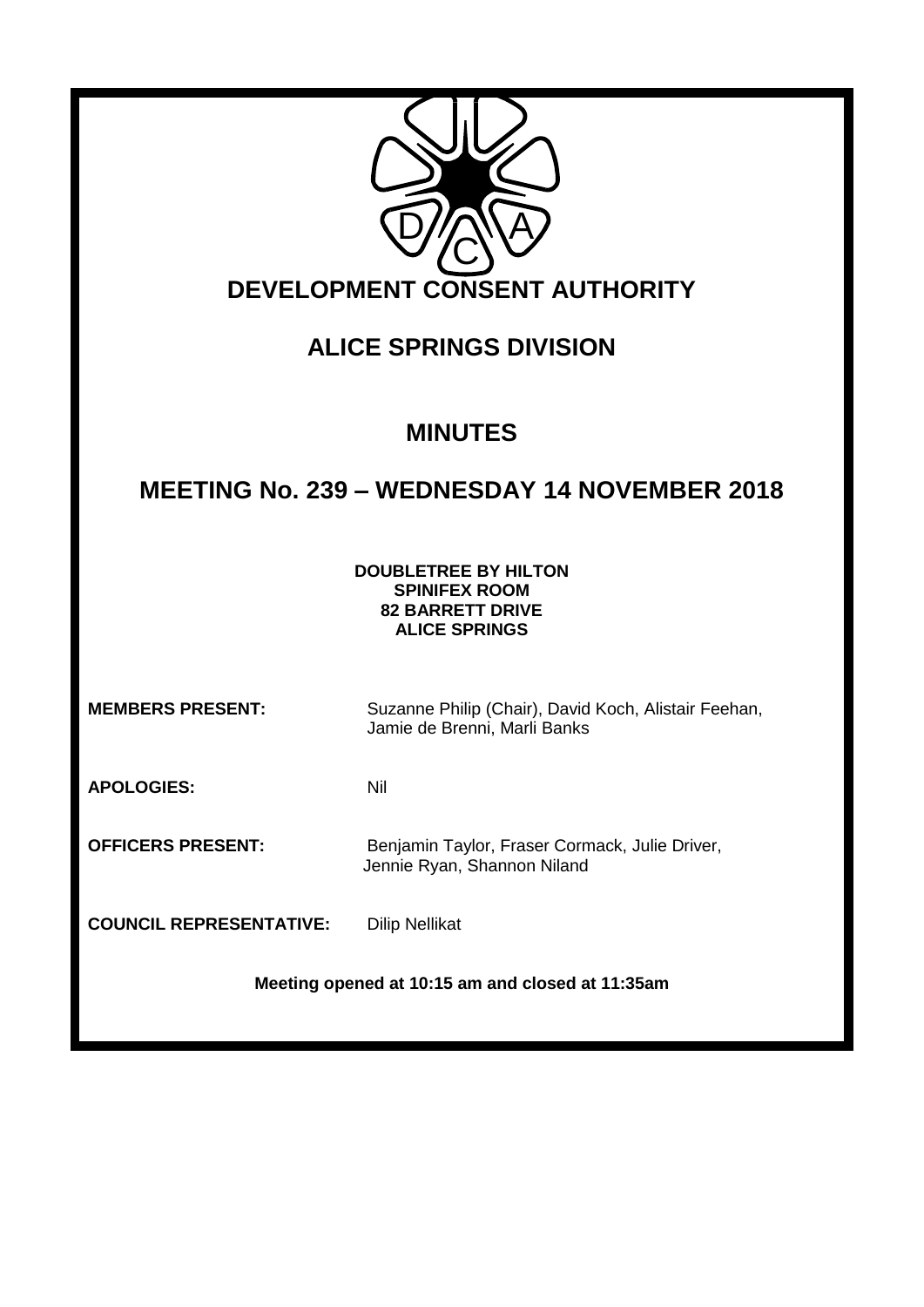**THE MINUTES OF THE EVIDENTIARY STAGE AND THE DELIBERATIVE STAGE ARE RECORDED SEPARATELY. THESE MINUTES RECORD THE DELIBERATIVE STAGE. THE TWO STAGES ARE GENERALLY HELD AT DIFFERENT TIMES DURING THE MEETING AND INVITEES ARE PRESENT FOR THE EVIDENTIARY STAGE ONLY.**

#### **ITEM 1 CONSTRUCT 4 x 2 BEDROOM MULTIPLE DWELLINGS IN 2 X 2 STOREY BUILDINGS PA2018/0396 LOT 1714, 3 WILLSHIRE STREET, SUBURB OF THE GAP APPLICANT MASTERPLAN NT**

Joe Sheridan (Masterplan NT) and Paul Graham (Asbuild NT Pty Ltd) attended the meeting and spoke further to the application.

Mr Sheridan tabled amended/additional plans.

Dilip Nellikat on behalf of the Alice Springs Town Council attended and noted drainage considerations relating to the proposed carport roofing.

- **RESOLVED 0142/18** That, pursuant to section 46(4)(b) of the *Planning Act*, the Development Consent Authority defers consideration of the application to develop Lot 1714 (3) Willshire Street, Suburb of The Gap, Town of Alice Springs for the purpose of 4 x 2 bedroom multiple dwellings in 2 x 2 storey buildings to require the applicant to provide the following additional information that the Authority considers necessary in order to enable the proper consideration of the application:
	- 1. Drawings generally consistent with the plans submitted with the application as amended through plans Development Consent Authority meeting on 14 November 2018, but amended and/or supplemented to include:
		- a) A parking layout that is designed to be functional and allow safe and convenient vehicle access movements to and from each parking space and the property;
		- b) A site layout that, in addition to private open space areas, provides:
			- (i) communal open space that may be expected to be functional and meet the projected needs of residents, including consideration of outdoor play for children and responding positively to the purpose and performance criteria of clause 7.6 (Communal Open Space) of the NT Planning Scheme; and
			- (ii) convenient pedestrian movements between the parking area and dwellings.
		- c) Site plan, floor plan, elevations and cross-sections of the site clearly detailing the proposed development of the site, including:
			- (i) internal privacy fencing between dwellings to be a minimum of 1.6m above the level of the ground floor verandahs/balconies;
			- (ii) balustrading designed to partially screen first floor balconies from/to adjoining properties and dwellings on the lot (as relevant) and allow some air-circulation;
			- (iii) an increased southern eave overhang or balcony coving designed to better control stormwater falling from first floor balconies;
			- (iv) location of all proposed gutters and downpipes;
			- (v) clarifying materials, screen to gap ratio/details etc. for air-conditioner screening demonstrating that the screening from the adjoining lot and street may be expected to be effective;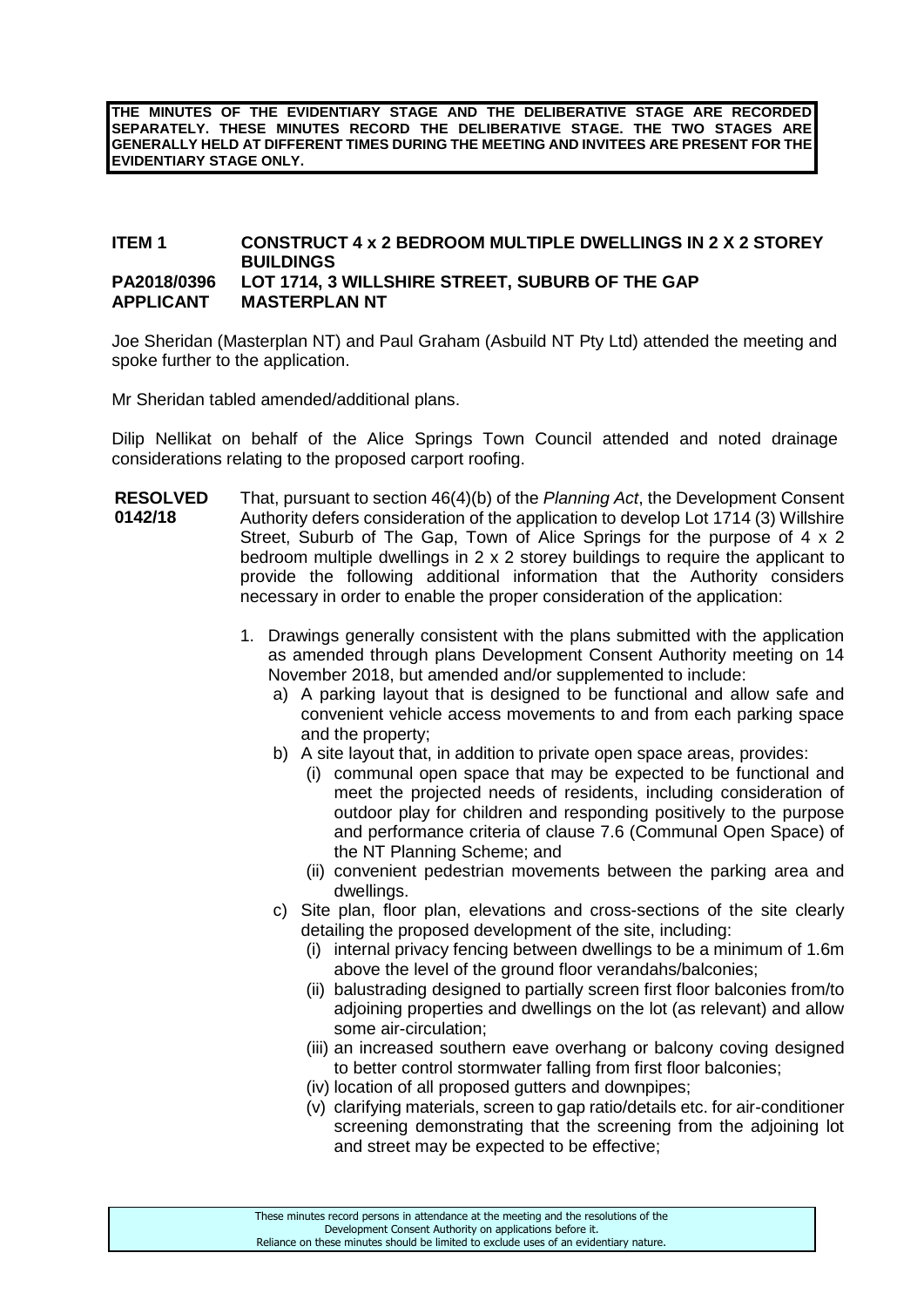(vi) height of proposed boundary fencing in relation to proposed site levels with all fencing a minimum of 1.8m above the ground level (if existing fencing is to be retained, plans should identify the minimum fence height above proposed ground level).

## **REASONS**

- 1. Pursuant to section 51(a) of the *Planning Act*, in considering a development application, the Development Consent Authority (DCA) must take into account the planning scheme that applies to the land to which the application relates. The NT Planning Scheme applies to the development of the subject site. The DCA:
	- a) concluded that documentation provided did not demonstrate the suitability of the proposal with respect to a number of performance criteria contained in Part 4 of the Planning Scheme, including elements of Clause 6.5.3 (Parking Layout), Clause 7.5 (Private Open Space), Clause 7.6 (Communal Open Space) and Clause 7.8 (Building Design for Multiple Dwellings, Hostels and Supporting Accommodation); and
	- b) considered it necessary to provide the applicant with the opportunity to review documentation and provide additional information to:
		- (i) allow proper assessment of the proposal against the *Planning Act* and the Planning Scheme; and
		- (ii) demonstrate its suitability in terms of the objectives and requirements of the Scheme.

Pursuant to sub-clause 3 of Clause 2.5 of the NT Planning Scheme, the Development Consent Authority may consent to the development of land that does not meet the standards set out in Part 4 of the Scheme only if it is satisfied that special circumstances justify the giving of consent. Deferral of the proposal will give the applicant opportunity to review and revise documentation and where relevant identify special circumstances that may justify any variations sought to the Planning Scheme.

- 2. The Development Consent Authority envisages granting consent to a proposal for multiple dwellings on the site subject to a suitably amended/refined design that:
	- a) satisfactorily responds the objectives and provisions of the Planning Scheme;
	- b) may be expected to ensure a good level of residential amenity for residents of the development, including with respect to open space provision;
	- c) provides a functional and conveniently accessible parking layout;
	- d) provides a good level of privacy for residents and neighbouring properties; and
	- e) is unlikely to unduly impact on the amenity of adjoining properties or the streetscape.

**ACTION:** Development Assessment Services to draft letter of deferral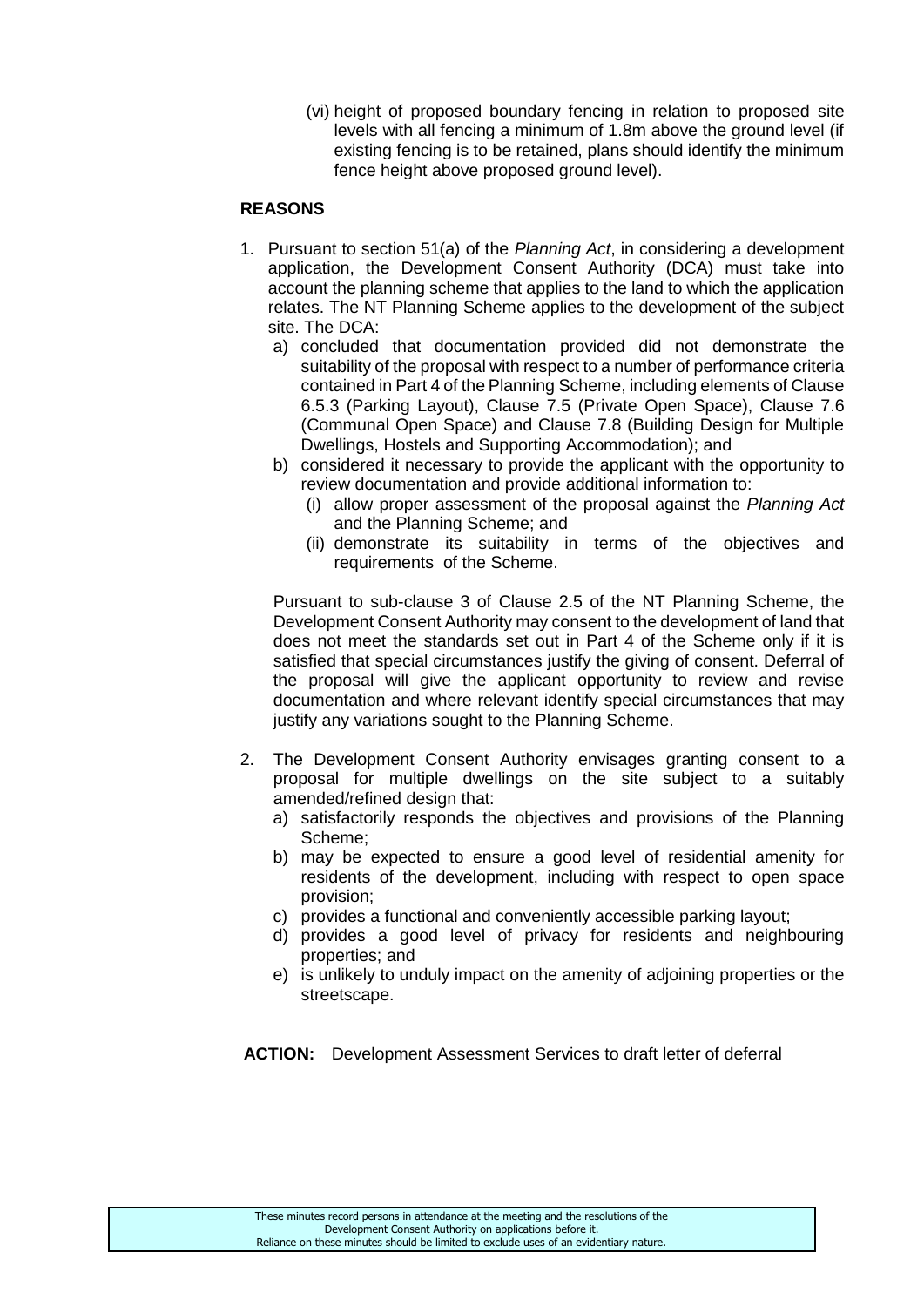#### **ITEM 2 3 X 2 BEDROOM MULTIPLE DWELLINGS IN 2 X 1 STOREY BUILDING PA2018/0395 LOT 1434, 86 GAP ROAD, SUBURB OF THE GAP APPLICANT MASTERPLAN NT**

Joe Sheridan (Masterplan NT) and Paul Graham (Asbuild NT Pty Ltd) attended the meeting and spoke further to the application.

Mr Sheridan tabled amended plans and covering letter in response to matters identified in the agenda report.

Corrine Phillips attended the meeting on behalf of submitters Cail & Krista Rayment and spoke further to their submissions.

Dilip Nellikat on behalf of the Alice Springs Town Council and noted drainage considerations relating to the proposed carport roofing.

- **RESOLVED 0143/18** That, pursuant to section 46(4)(b) of the *Planning Act*, the Development Consent Authority defers consideration of the application to develop Lot 1434, 86 Gap Road, Suburb of The Gap, Town of Alice Springs for the purpose of 3 x 2 bedroom multiple dwellings in 2 x 1 storey buildings to require the applicant to provide the following additional information that the Authority considers necessary in order to enable the proper consideration of the application:
	- 1. Drawings generally consistent with the plans submitted with the application, but amended and/or supplemented to include:
		- a) A car parking and driveway layout compliant with the minimum manoeuvring dimensions and driveway widths specified in Clause 6.5.3 (Parking Layout) of the NT Planning Scheme. Consideration should also be given to a revised carport design (e.g. cantilevered) that maximises manoeuvrability into parking bays;
		- b) Improvements to the private open space arrangements for the dwellings such that the Authority can be satisfied that the objectives and criteria contained in sub-clauses 1 and 2 of Clause 7.5 (Private Open Space) of the NT Planning Scheme will be achieved; and
		- c) Site plan, floor plan, elevations and cross-sections of the site clearly detailing the proposed development of the site, including:
			- (i) Existing Australian Height Datum (AHD) levels of the site established by a suitably qualified person (normally a licensed land surveyor):
			- (ii) Proposed finished levels for the site in AHD (including finished levels for driveways and car parking areas, private open space areas and finished floor levels of dwellings;
			- (iii) Sufficient cross-sections and longitudinal sections to show the relationship between structures and their respective heights above "ground level" of the site as defined in the NT Planning Scheme;
			- (iv) Any steps or access ramps to the dwellings (that may be required on account of the finished floor levels needing to be 300mm above the 1% AEP level);
			- (v) Updated stormwater drainage details, accompanied by written support in principle from the Alice Springs Town Council:
			- (vi) Details of privacy screening designed/selected to minimise the potential for overlooking into dwellings and private open space areas on adjoining residential properties. Fencing should be a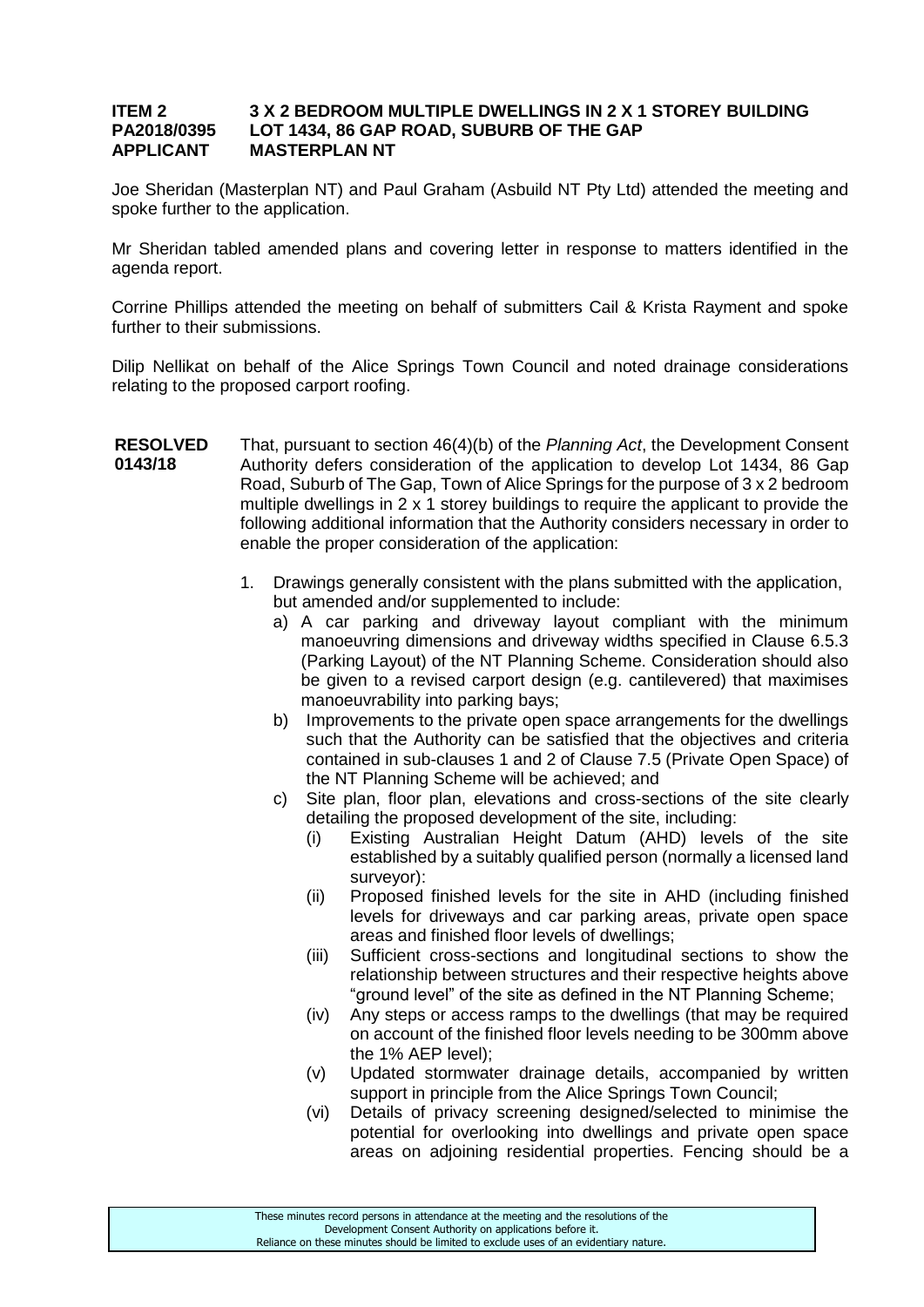minimum of height 1.8m above the finished floor levels of the dwellings on Lot 1434;

- (vii) Details of any proposed retaining walls for containment of fill
- (viii) Proposed locations of water and electricity meters; and
- (ix) Updated landscaping details with species suitable for the Alice Springs climate.
- 2. Documentation from a suitably qualified person demonstrating that the likely effect of filling part(s) of the site (as proposed through plans to be submitted in response to Point 1(b) above) on the behaviour of flood water in terms of potential impacts on other properties, including in, but not necessarily limited to, a 1% Annual Exceedance Probability flood event. A hydrological study and report are envisaged.

Documentation regarding likely flood impacts of the development are not required to be provided if the design is amended to achieve required floor level heights for the dwellings without fill, by constructing the dwellings on piers/columns that will allow flood waters to pass beneath the buildings.

### **REASONS**

- 1. Pursuant to section 51(a) of the *Planning Act*, in considering a development application, the Development Consent Authority (DCA) must take into account the planning scheme that applies to the land to which the application relates. The NT Planning Scheme applies to the development of the subject site. The required additional information is considered necessary in order for a proper assessment of the development to be undertaken, particularly how the proposal complies with the purpose and performance criteria requirements of:
	- a) Clause 7.3 (Building Setbacks of Residential Buildings and Ancillary Structures) – noting that the proposed carport does not comply with side setback requirements and this was not acknowledged in the application;
	- b) Clause 6.5.3 (Parking Layout) with respect to manoeuvring dimensions and driveway widths;
	- c) Clause 6.14 (Land Subject to Flooding and Storm Surge); and
	- d) Clause 7.5 (Private Open Space) sub-clause 1(b) and sub-clauses 4 and 5.

Pursuant to sub-clause 3 of Clause 2.5 of the NT Planning Scheme, the DCA may consent to the development of land that does not meet the standards set out in Part 4 of the Scheme only if it is satisfied that special circumstances justify the giving of consent. Deferral of the proposal will give the applicant opportunity to identify special circumstances to justify the variations sought to the NT Planning Scheme.

- 2. The application as submitted is not considered to provide sufficient information to enable a full and proper assessment against the matters contained in section 51 of the *Planning Act*.
- 3. The Development Consent Authority:
	- a) Envisages granting consent to a proposal for multiple dwellings on the site subject to:
		- (i) A suitably amended/refined design that:
			- does not require fill; or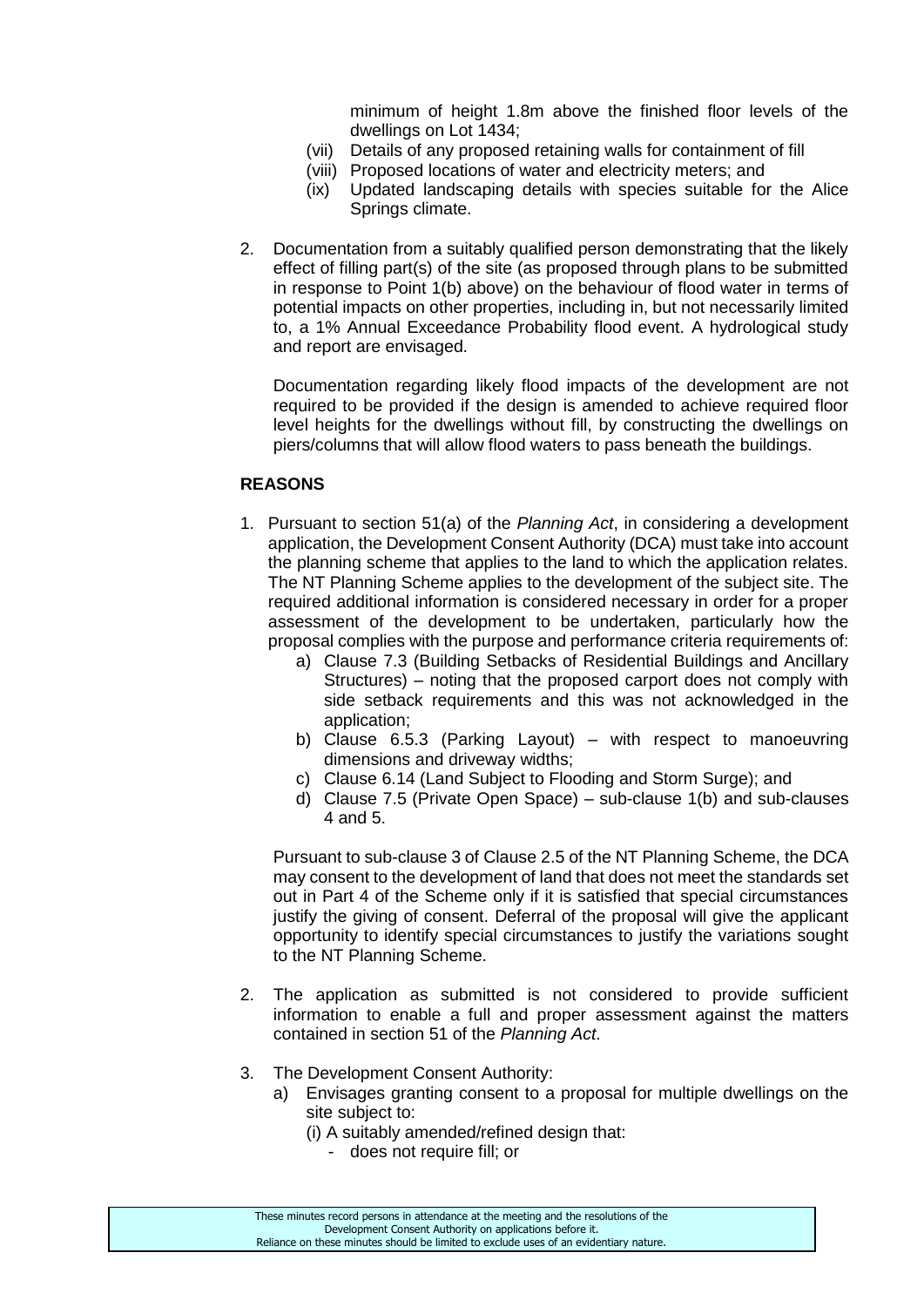- is demonstrably (to the satisfaction of the consent authority) unlikely to unduly impact on other properties by modifying flood water behaviour in a 1% AEP defined flood event; and
- (ii) Relevant conditions on a permit; and
- b) Notes that its preference is for no fill; and (if fill is proposed), limiting fill to the footprints of the dwellings, thereby minimising the potential for modifying water behaviour in a 1% AEP defined flood event.
- **ACTION:** Development Assessment Services to draft letter of deferral

#### **ITEM 3 ESTABLISH COMMUNITY CENTRE WITHIN EXISTING SINGLE STOREY BUILDING PA2018/0393 LOT 5134, 28 GREGORY TERRACE, TOWN OF ALICE SPRINGS APPLICANT CHILDREN'S GROUND LIMITED**

The applicant did not attend the meeting.

Dilip Nellikat on behalf of the Alice Springs Town Council attended and spoke to Alice Springs Town Council concerns.

**RESOLVED 0144/18** That, the Development Consent Authority vary the requirements of Clause 6.5.1 (Parking Requirements) of the NT Planning Scheme, and pursuant to section 53(b) of the *Planning Act*, alter the proposed development and consent to the proposed development as altered to develop Lot 5134, 28 Gregory Terrace, Town of Alice Springs for the purpose of establishing a community centre within an existing single storey building, subject to the following conditions:

#### **CONDITION PRECEDENT**

1. Prior to the endorsement of plans and prior to commencement of works or occupation of the building, amended plans to the satisfaction of the consent authority must be submitted to and approved by the consent authority. When approved, the plans will be endorsed and will then form part of the permit. The plans in Adobe PDF format, drawn to scale with dimensions and generally consistent with the plans publicly exhibited, but modified to clearly show/detail the location, height and type of any proposed fencing to be constructed at the rear of the site such that full pedestrian access along the existing pathway between the building and the Alice Springs Town Council offices is retained.

Amended plans and documentation prepared in response to the condition precedent may be submitted to the Development Consent Authority C/- Development Assessment Services, Department of Infrastructure, Planning and Logistics, c/o Alice Springs Branch via email to das.ntg@nt.gov.au.

#### **GENERAL CONDITIONS**

- 2. The works carried out under this permit shall be in accordance with the drawings endorsed as forming part of this permit.
- 3. The design and location of any proposed boundary fencing is to be to the technical requirements of the Alice Springs Town Council to the satisfaction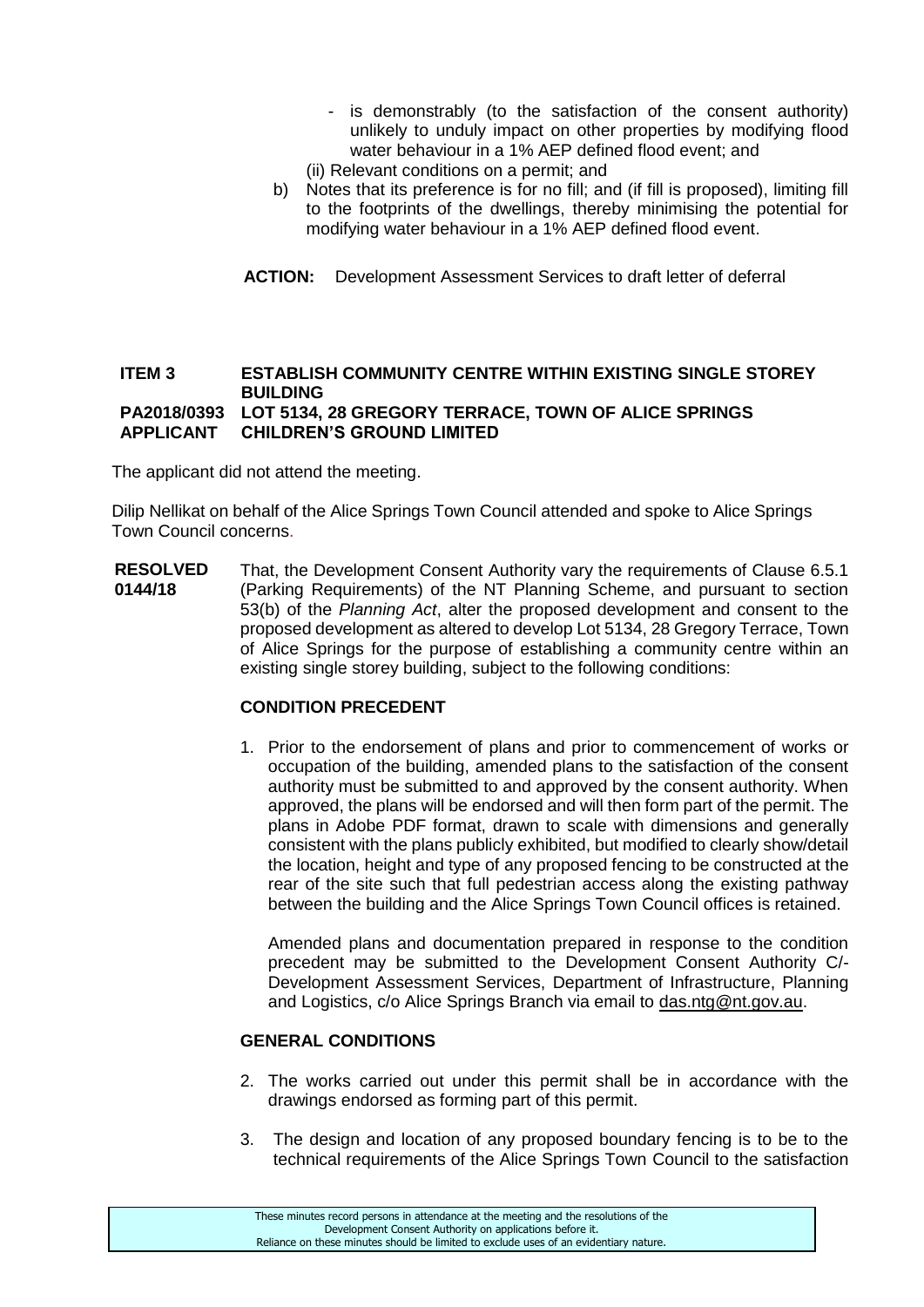of the consent authority and all approved works constructed at the owner's expense.

- 4. The owner of the land must enter into agreements with the relevant authorities for the provision of water supply, storm water drainage, sewerage and electricity services to *the development* shown on the endorsed plans in accordance with the authorities requirements and relevant legislation at the time.
- 5. Any developments on or adjacent to any easements on site shall be carried out to the requirements of the relevant service authority to the satisfaction of the consent authority.
- 6. No fence, hedge, tree or other obstruction exceeding a height of 0.6m is to be planted or erected so that it would obscure sight lines at the junction of the driveway and the public street. This condition is to the satisfaction of the consent authority on advice from the Alice Springs Town Council.
- 7. Before the occupation of the development starts the landscaping works shown on the endorsed plans must be carried out and completed to the satisfaction of the consent authority.
- 8. The landscaping shown on the endorsed plans must be maintained to the satisfaction of the consent authority, including that any dead, diseased or damaged plants are to be replaced.
- 9. Occupation of the building is not to be undertaken until approved by the consent authority (section 65 of the Planning Act enables a person to apply for a Certificate of Compliance in relation to a permit).

### NOTES:

- 1. This development permit does not grant "building approval" for the proposed structures and associated land use and you are advised to contact a registered private Building Certifier to ensure that you have attained all necessary approvals before commencing construction works.
- 2. Notwithstanding the approved plans, any proposed works (including landscaping) within the road reserves and Lot 5134 is subject to approval and shall meet all requirements of the Alice Springs Town Council, and at no cost to the Alice Springs Town Council.
- 3. The Power and Water Corporation advises that the Water and Sewer Services Development Section [\(landdevelopmentsouth@powerwater.com.au\)](mailto:landdevelopmentsouth@powerwater.com.au) and Power **Network** Engineering Section [\(powerconnections@powerwater.com.au\)](mailto:powerconnections@powerwater.com.au) should be contacted via email a minimum of 1 month prior to construction works commencing in order to determine the Corporation's servicing requirements, and the need for upgrading of on-site and/or surrounding infrastructure.
- 4. The Aboriginal Areas Protection Authority recommends that the permit holder obtain an Authority Certificate to indemnify against prosecution under the *Aboriginal Sacred Sites Act*. For advice on how to obtain a certificate please contact the Aboriginal Areas Protection Authority.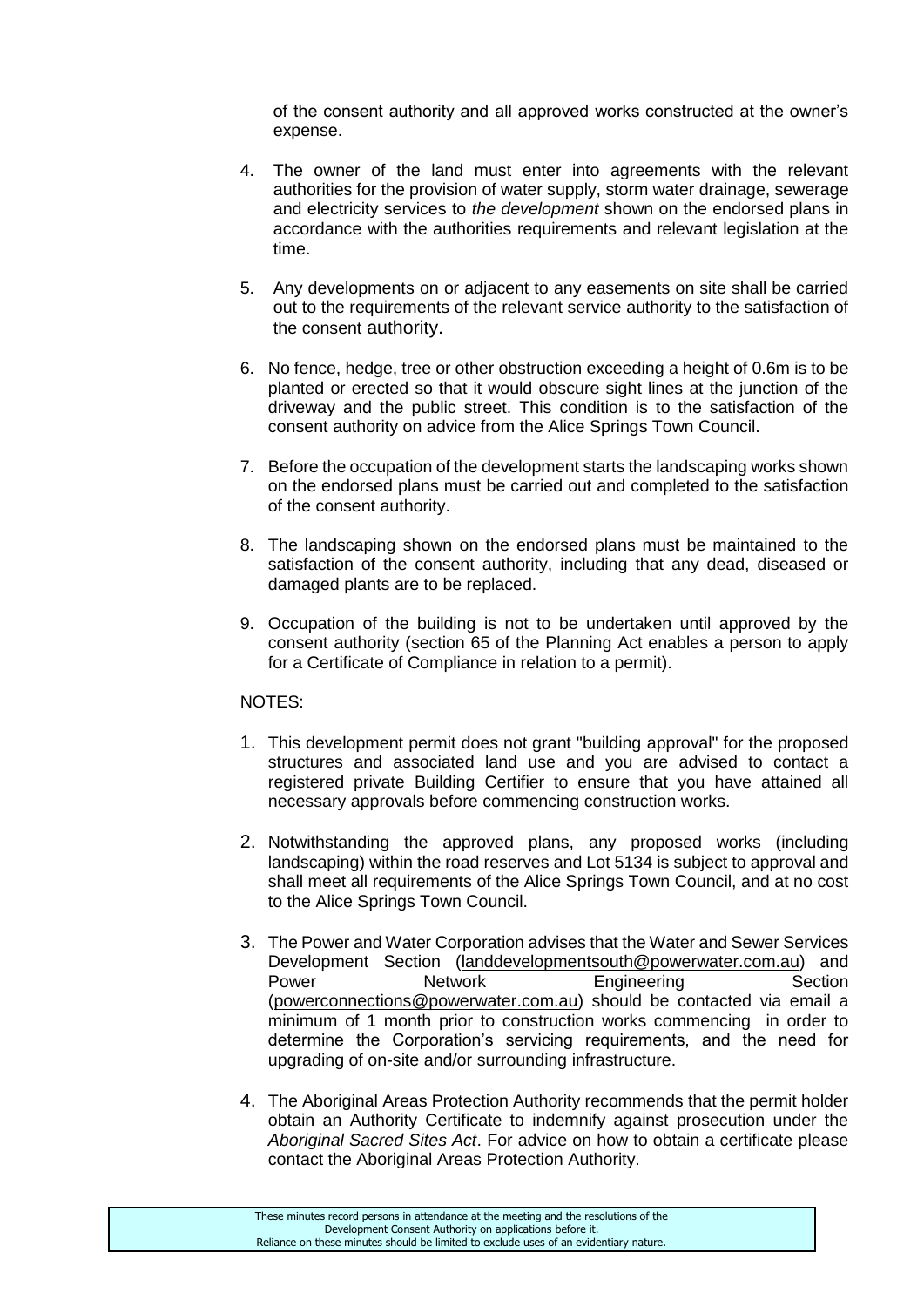- 5. Fire prevention and emergency management measures are to be implemented in accordance with the requirements of the Fire and Emergency Regulations.
- 6. The Northern Territory Environment Protection Authority has advised that the proponent must comply with their General Environment Duty provided by section 12 of the *Waste Management and Pollution Control Act.*
- 7. Any proposed works which fall within the scope of the Construction Industry Long Service Leave and Benefits Act must be notified to NT Build by lodgement of the required Project Notification Form. Payment of any levy must be made prior to the commencement of any construction activity. NT Build should be contacted via email (info@ntbuild.com.au) or by phone on 08 89364070 to determine if the proposed works are subject to the Act.
- 8. This permit will expire if one of the following circumstances applies:
	- (a) the development *and use is/are* not started within *two* years of the date of this permit; or
	- (b) the development is not completed within *four* years of the date of this permit.

The consent authority may extend the periods referred to if a request is made in writing before the permit expires.

### **REASONS**

1. Pursuant to section 51(a) of the *Planning Act*, in considering a development application the consent authority must take into account the planning scheme that applies to the land to which the application relates.

The establishment of a community centre within the existing building on the site is consistent with the purpose of Zone CB (Central Business) of the NT Planning Scheme, being to provide for a diversity of activities including administrative, judicial, professional, office, entertainment, cultural, residential and retail and other business activities with a commitment to the separation of incompatible activities. With the exception of Clauses 6.5.1 (Parking Requirements) and 6.5.3 (Parking Layout) of the NT Planning Scheme the development has been assessed as being compliant with all other provisions of the Scheme.

- 2. Having considered the matters contained in Clause 6.5.2 (Reduction in Parking Requirements), a variation to the parking requirements (waiver of 9 spaces) specified in Clause 6.5.1 (Parking Requirements) of the NT Planning Scheme is supported for the following reasons:
	- a) Historically the building has been functional without any on-site car parking (as noted in the reasons for decision attached to Development Permit DP97/0016);
	- b) No new net floor area is proposed;
	- c) Children's Ground (CG) provides services to the aboriginal community and the library and grounds surrounding the Council offices are a major meeting place for aboriginal people who would also access the services provided by CG;
	- d) The use could be viewed as similar to that of the previous tourist information centre in that: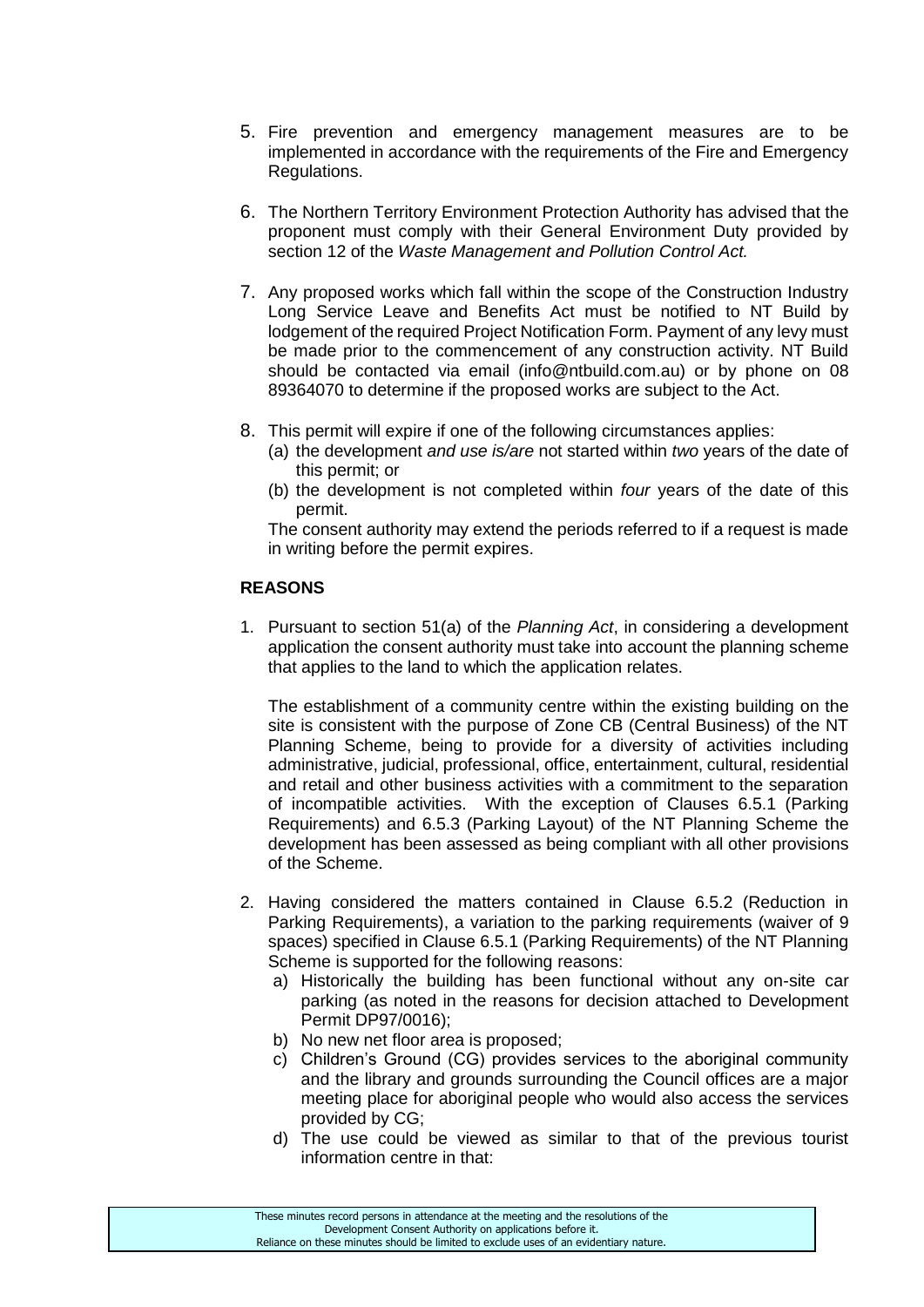- (i) A sizeable proportion  $(112.5m^2)$  is for use as reception and information/activity purposes;
- (ii) The net floor area to be used for office/administration is the same as that used by the tourist office;
- e) Public car parking spaces are available within Gregory Terrace (on-street) and the Leichardt Terrace (Todd River) off-street public car park;
- f) Public bus services are available to the area (terminus for multiple routes in the CBD);
- g) A taxi rank is located in the Gregory Terrace road reserve immediately in front of the building;
- h) A pickup/drop off mini-bus service is provided for staff; and
- i) It is anticipated a number of staff will ride (bicycles) to work, with secure bike storage to be provided on site.
- 3. Pursuant to section 51(j) of the *Planning Act*, the consent authority must take into consideration the capability of the land to which the proposed development relates to support the proposed development and the effect of the development on the land and on other land, the physical characteristics of which may be affected by the development.

The existing building on the site is currently unoccupied and is considered to be suitable for the proposed development and use with minor internal works to be carried out. The proposed fencing at the rear of the site is to be constructed so as to continue to allow public access along the existing pathway between the Alice Springs Town Council offices and the subject building.

- 4. Pursuant to section 51(n) of the *Planning Act*, the consent authority must take into consideration the potential impact on the existing and future amenity of the area in which the land is situated. The development is in keeping with the style and scale of development in the Central Business (CB) zone, and with the establishment and maintenance of additional landscaping, the impact on the amenity of the area is anticipated to be minimal.
- 5. Pursuant to section 51(r) of the *Planning Act*, in considering a development application, the consent authority is required to take into account any potential impact on any potential impact on social and cultural values. The subject site is on the Alice Springs Town Council civic centre precinct, and historically, the Council lawns have been a place of gathering for indigenous people. From a cultural perspective, the proposed Community Centre is in a prime location in terms of accessibility for indigenous children.
- 6. The application was publicly exhibited in accordance with the *Planning Act*  and *Planning Regulations*. No public submissions were received.

**ACTION:** DAS to prepare a Notice of Consent and Development Permit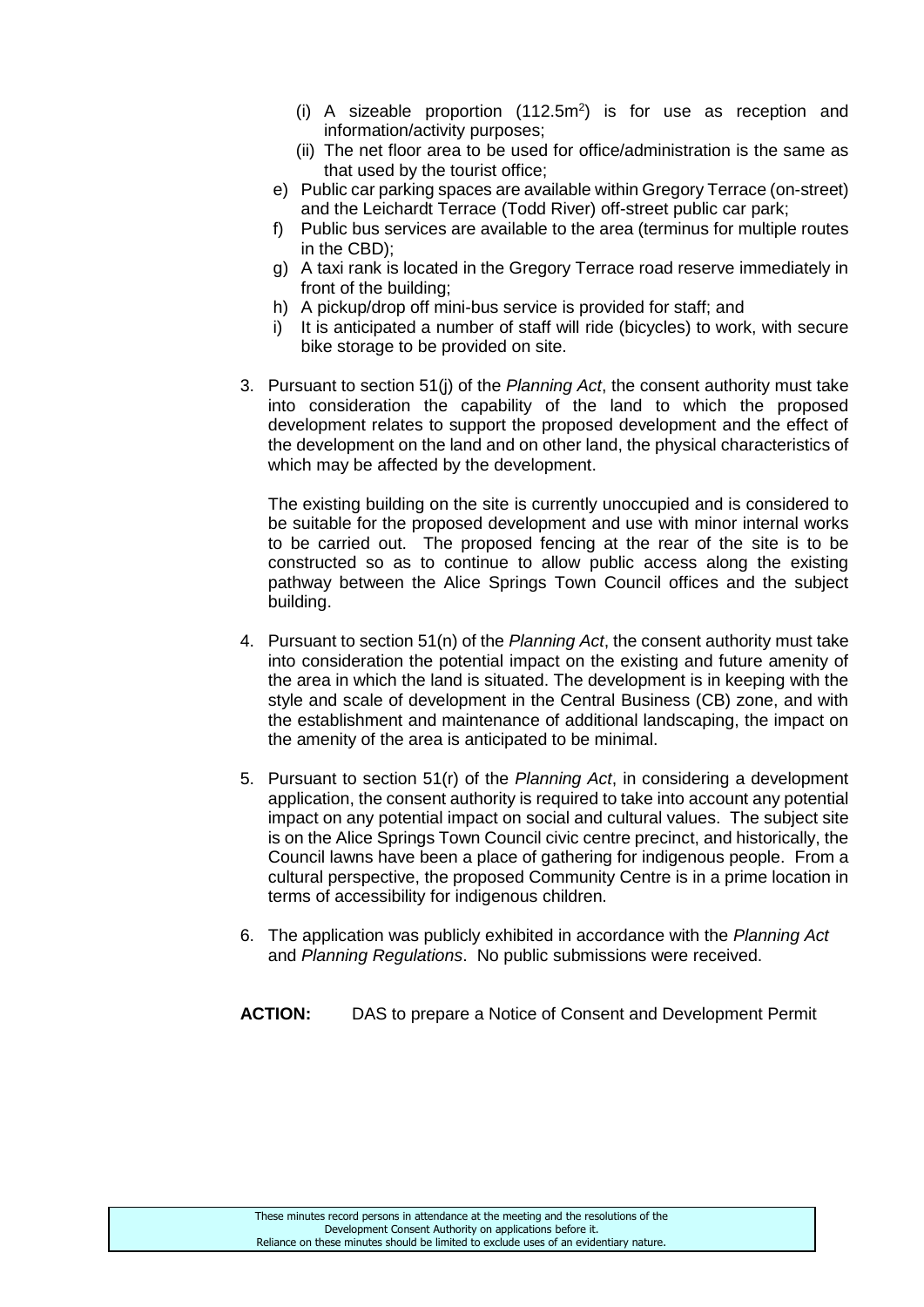#### **ITEM 4 COVERED PEDESTRIAN ACCESS RAMP AND CHANGES TO PARKING LAYOUT FOR EXISTING POLICE WATCH HOUSE PA2018/0380 LOT 9390, 6 PARSONS STREET, TOWN OF ALICE SPRINGS APPLICANT SUSAN DUGDALE & ASSOCIATES**

Susan Dugdale attended the meeting in support of the application.

Dilip Nellikat on behalf of the Alice Springs Town Council attended and spoke to Alice Springs Town Council concerns.

**RESOLVED 0145/18** That, the Development Consent Authority determines that a maximum of 10 parking spaces is required to service the existing police watch house (an unlisted use in terms of the NT Planning Scheme) and pursuant to section 53(a) of the *Planning Act*, consents to the proposed development of Lot 9390 (6) Parsons Street, Town of Alice Springs for the purpose of a covered pedestrian access ramp (connecting the site to the court house on adjoining Lot 8057) and alterations to the parking layout, subject to following conditions, for the following reasons:

### **CONDITIONS**

- 1. The works carried out under this permit shall be in accordance with the drawings endorsed as forming part of this permit.
- 2. All existing and proposed easements and sites for existing and required utility services must be vested in the relevant authority for which the easement or site is to be created.
- 3. Any developments on or adjacent to any easements on site shall be carried out to the requirements of the relevant service authority to the satisfaction of the consent authority.
- 4. Before the use/occupation of the approved development starts, changes to the line-marking from the previously approved parking layout must be completed to the satisfaction of the consent authority. Car spaces and driveways must be kept available for these purposes at all times and maintained to the satisfaction of the consent authority.

#### NOTES:

- 1. This development permit does not grant "building approval" for the proposed structures and associated land use and you are advised to contact a registered private Building Certifier to ensure that you have attained all necessary approvals before commencing construction works.
- 2. The Power and Water Corporation advises that the Water and Sewer Services **Development** Development Section (landdevelopmentsouth@powerwater.com.au) and Power Network Engineering Section (powerconnections@powerwater.com.au) should be contacted via email a minimum of 1 month prior to construction works commencing in order to determine the Corporation's servicing requirements, and the need for upgrading of on-site and/or surrounding infrastructure.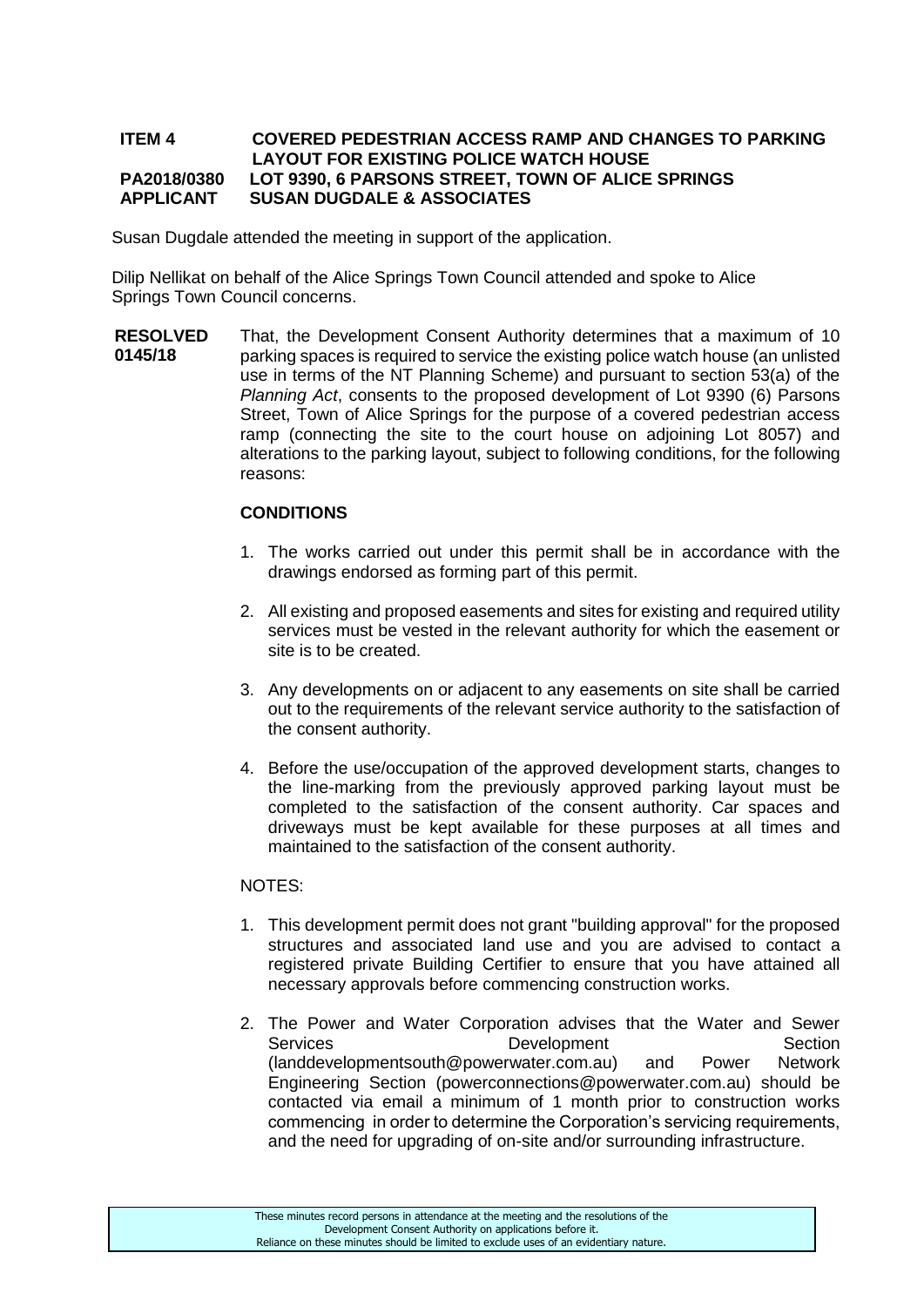- 3. You are advised to contact Dial Before You Dig on 1100 to obtain a location of the Telstra Network and arrange for any relocation if required. The Telstra contact for relocation work is the Network Integrity and Compliance Group on 1800 810 443.
- 4. The Northern Territory Environment Protection Authority advises that construction work should be conducted in accordance with the Authority's Noise Guidelines for Development Sites in the Northern Territory. The guidelines specify that on-site construction activities are restricted to between 7am and 7pm Monday to Saturday and 9am to 6pm Sunday and Public Holidays. For construction activities outside these hours refer to the guidelines for further information.

# **REASONS FOR THE DECISION**

- 1. Pursuant to section 51(a) of the *Planning Act*, the Development Consent Authority (the consent authority) must take into consideration the NT Planning Scheme (the Scheme). The development is assessed as compliant with the Planning Scheme and will improve compliance with current access and safety standards and legislation. The consent authority notes that the assessment of parking being compliant with the Scheme recognises that the use of the two storey former police station building on Lot 9390 as a police station has been abandoned in terms of the *Planning Act* and that the future redevelopment and/or use of that building will be subject to further assessment against the Scheme.
- 2. Pursuant to section 51(e) of the *Planning Act*, in considering a development application the consent authority is required to take into account any submissions made under section 49 of the Act and any evidence or information received under section 50 of the Act. No public or local authority submissions were received.
- 3. Pursuant to section 51(h) of the *Planning Act*, the consent authority must take into consideration the merits of the proposal. The application identifies that the proposal provides compliant access for persons with a disability and an approved means of egress for fire escape. The proposed development is part of an upgrade to facilities that support the community and will result in improved compliance with building and 'Disability' legislation.
- 4. Pursuant to section 51(n) of the *Planning Act* the consent authority must take into consideration the potential impact on the existing and future amenity of the area in which the land is situated. The proposed shade canopy is not expected to be readily visible from any public place or to have any discernible impact on the amenity of the locality. No adverse impact on the amenity of the site, any street or the locality is envisaged.
- 5. Pursuant to section 51(m) of the *Planning Act* the consent authority must take into consideration the public utilities or infrastructure provided in the area in which the land is situated, the requirement for public facilities and services to be connected to the land and the requirement, if any, for those facilities, infrastructure or land to be provided by the developer for that purpose. Relevant service authorities have been consulted and the conditions of approval are expected to duly recognise agency interests.